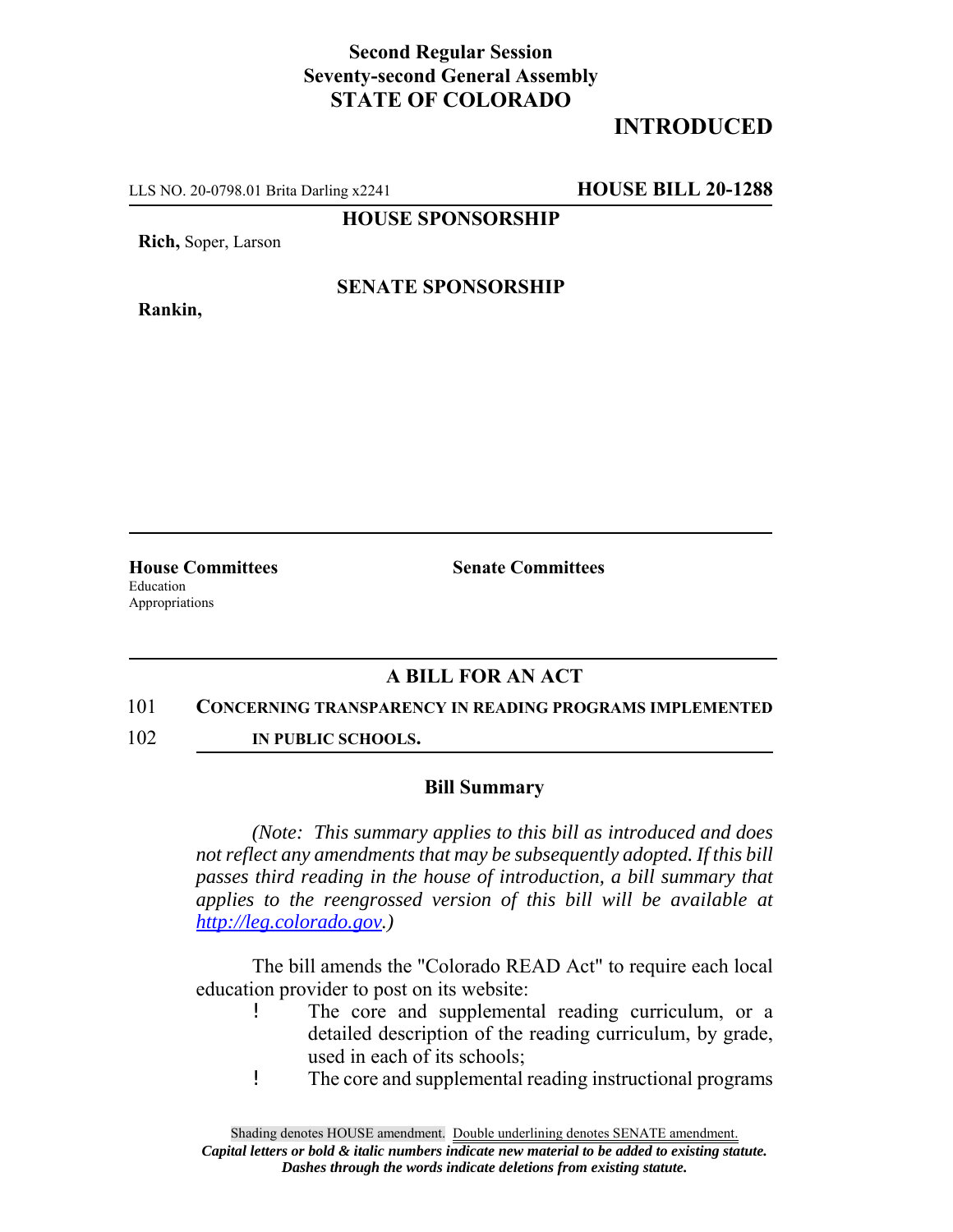and intervention reading instruction, services, and other supports provided in each of its schools;

- ! The number of students enrolled in kindergarten and first through third grades who have READ plans, as well as the number of students who have achieved reading competency; and
- ! The local education provider's budget and narrative explanation for the use of the "Colorado READ Act" intervention money.
- 1 *Be it enacted by the General Assembly of the State of Colorado:*

2 **SECTION 1.** In Colorado Revised Statutes, 22-7-1208, **add** (8)

3 as follows:

 **22-7-1208. Local education providers - procedures - plans - training.** (8) (a) EACH LOCAL EDUCATION PROVIDER SHALL POST ON ITS WEBSITE, IN A USER-FRIENDLY FORMAT AND IN A LOCATION ON THE WEBSITE EASILY IDENTIFIED AS RELATING TO STUDENT LITERACY OR THE "COLORADO READ ACT":

9 (I) THE CORE AND SUPPLEMENTAL READING CURRICULUM, AS 10 DESCRIBED IN SUBSECTION  $(5)(a)(I)$  OF THIS SECTION, OR A DETAILED 11 DESCRIPTION OF THE READING CURRICULUM, BY GRADE, USED AT EACH OF 12 THE SCHOOLS OPERATED BY THE LOCAL EDUCATION PROVIDER;

 (II) THE TARGETED, EVIDENCE-BASED OR SCIENTIFICALLY BASED CORE AND SUPPLEMENTAL READING INSTRUCTIONAL PROGRAMS AND INTERVENTION READING INSTRUCTION, SERVICES, AND OTHER SUPPORTS, 16 AS DESCRIBED IN SUBSECTION  $(5)(a)(II)$  OF THIS SECTION, OR A DETAILED 17 DESCRIPTION OF THE PROGRAMS, SERVICES, AND OTHER SUPPORTS, PROVIDED BY EACH OF THE SCHOOLS OPERATED BY THE LOCAL EDUCATION PROVIDER; AND

20 (III) THE INFORMATION REQUIRED TO BE PROVIDED TO THE